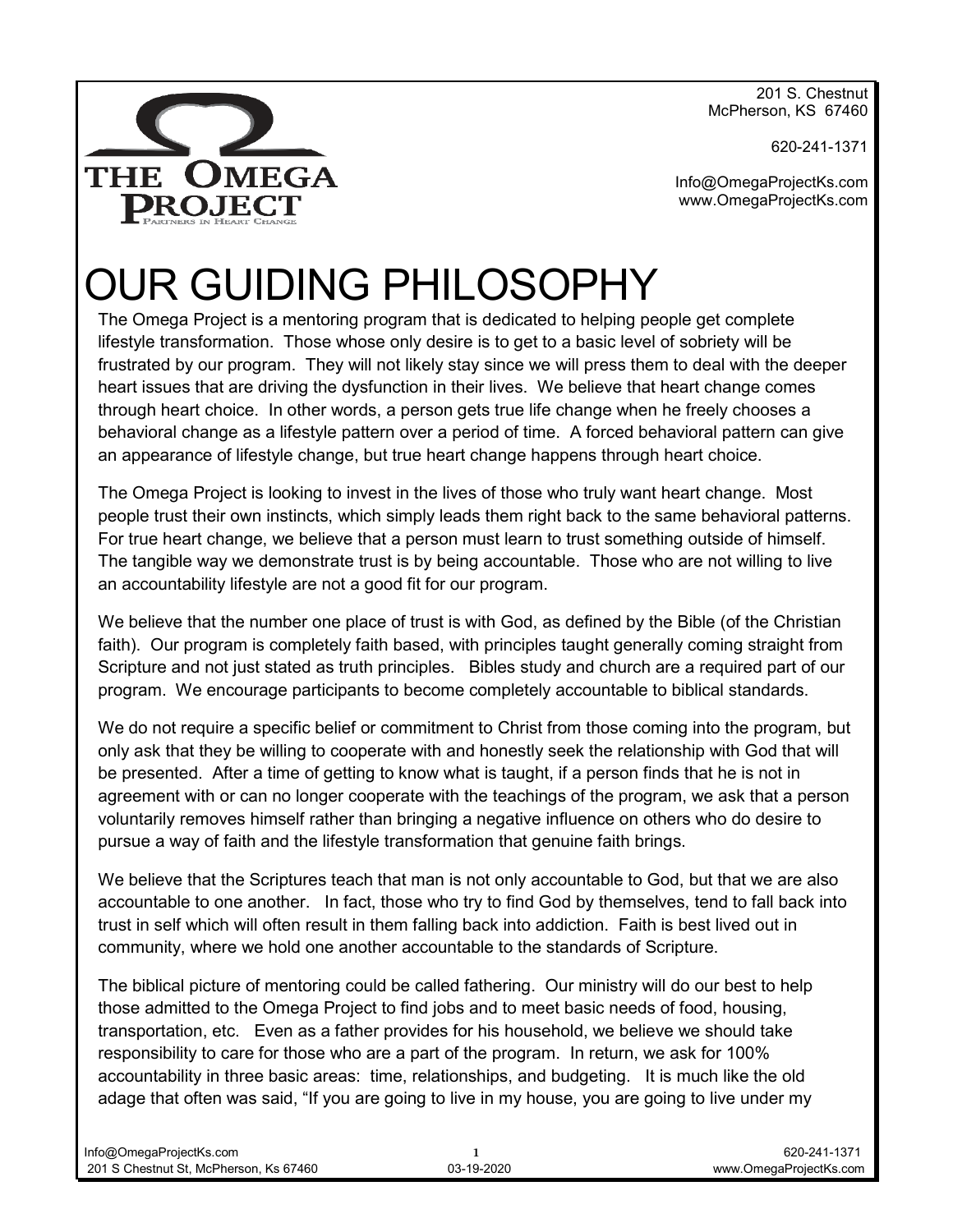rules." Mentoring requires a level of sacrifice on the part of the mentor, but it also requires a level of trust and accountability on the part of the one being mentored.

### *Three Areas of Accountability*

The first area of accountability is *time*. No matter how long a person has been in the program, he continues to be 100% accountable for his time. There is a sign out board that is required to be used to communicate to the house where the person is. Overnight stays will require permission from either the house supervisor or the program director. During a person's first 30 days, or during any time of probation for any reason, a person must have specific permission to leave the house at any time. This is not done to eliminate any movement, but to foster communication and accountability between the leader and the participant. Questions should be asked and information should be volunteered about the safety and wisdom of all activities.

The second area of accountability is *relationships*. For those who are a part of the program, it is our business to know who the participants are spending time with. If a person does not want this level of accountability, he should not come to the program or remain in the program. We want to know if a particular relationship is healthy and helpful. Where needed, relationship connections will be restricted or eliminated.

Relationships with the opposite sex have a great probability of causing the participants to stumble. Because of that, we ask that any relationship with the opposite sex be specifically approved ahead of time. For any relationship that even has the appearance of a possible dating relationship, the participant and the person with whom the participant is wanting to spend time will need to sit down with the program director and go over ground rules for the relationship. Those who refuse to do this or to observe the ground rules laid down will not be allowed to continue in the relationship. Dating is discouraged until after the participant has been clean for a minimum of 12 months. People tend to be attracted to others according to where they are in their recovery. Those who are at a place of minimal heart change will be attracted to others who are unhealthy and thus will simply be setting up themselves for failure in relationship and probable failure in terms of falling back into a using lifestyle.

The third area of accountability is *finances*. What participants pay in program fee covers only a portion of the costs of the program. The Omega Project is not willing to raise funds from the community to cover frivolous spending nor laziness on the part of participants who do not make the effort to earn an income or to manage their finances. Accordingly, each participant will be required to work together with house leaders or the program director to develop a budget that reflects a wise use of finances. Budgets will reflect the priorities of the participant's situation, with more latitude being given once all fees, fines, and other bills are being paid on time on a consistent basis. Participants will be encouraged to move out of an entitlement mentality where life is about what can be obtained from the government and other places of help and into a place where they are being responsible for self and giving to others and nurturing others.

Any participants not willing to be accountable in any of these three areas will be asked to leave the program. Hundreds of volunteer hours and thousands of community dollars are being invested in participants and it is our desire to invest time and money in those who will value that investment by demonstrating trust through a willingness to be accountable. We recognize that both trust and accountability must be developed and we are willing to work with a person who truly seems to have

| Info@OmegaProjectKs.com                |            | 620-241-1371           |
|----------------------------------------|------------|------------------------|
| 201 S Chestnut St. McPherson. Ks 67460 | 03-19-2020 | www.OmegaProiectKs.com |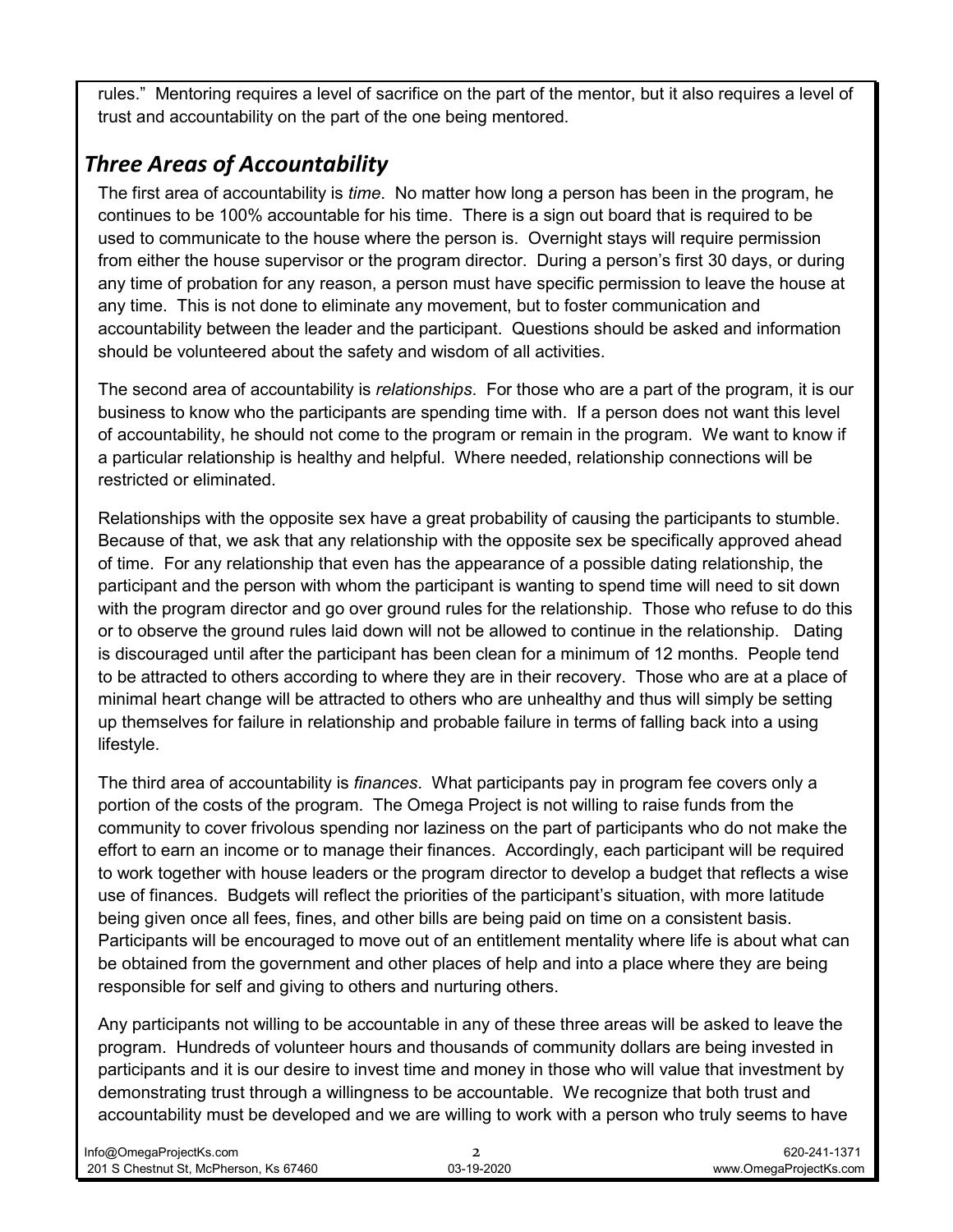a willing heart but has simply made a mistake. For those who consistently violate areas of accountability, we have to assume that the person is not willing to be accountable, and the person will face removal.

Those who resist coming to meetings offered by the program and who avoid any significant level of connectedness or accountability to the program are not truly trusting the program or deriving any significant benefit from the program. This kind of distancing will be interpreted as an unwillingness to be accountable and also will be grounds for removal.

*Rules and Procedures* describe rules for the houses that are basic to all houses. Because we work toward heart change, each participant will be treated as an individual and there will often be an escalation of pressure in whatever area is needed to bring about that heart change. In other words, these rules are simply a statement of a minimal behavioral standard that seldom will even be addressed if the person is being accountable and is focused on heart change.

The primary place of accountability for a participant is to the house, the house leader and house supervisor, then to the program director and leadership team, and finally to the Live Free Board if there is a concern that needs to be brought to that level. Issues will be dealt with in a relatively open manner with house members and at the program level. We believe in the one another lifestyle, which means that leaders and followers are held to the same kinds of integrity standards and we do that openly, together, with one another.

I have read and understand the Omega Project is a thoroughly faith-based program and that in agreeing to come into the program, I am agreeing to pursue a Christian lifestyle. I also understand the three basic areas of accountability required by the Omega Project. I am willing to abide by those areas and if there is a point at which I am no longer willing to be accountable in those areas, I will find another place to live.

Signature **Printed Name** Printed Name **Date** 

\_\_\_\_\_\_\_\_\_\_\_\_\_\_\_\_\_\_\_\_\_\_\_\_ \_\_\_\_\_\_\_\_\_\_\_\_\_\_\_\_\_\_\_\_\_\_\_\_ \_\_\_\_\_\_\_\_\_\_\_\_\_\_\_\_\_\_\_\_\_\_\_\_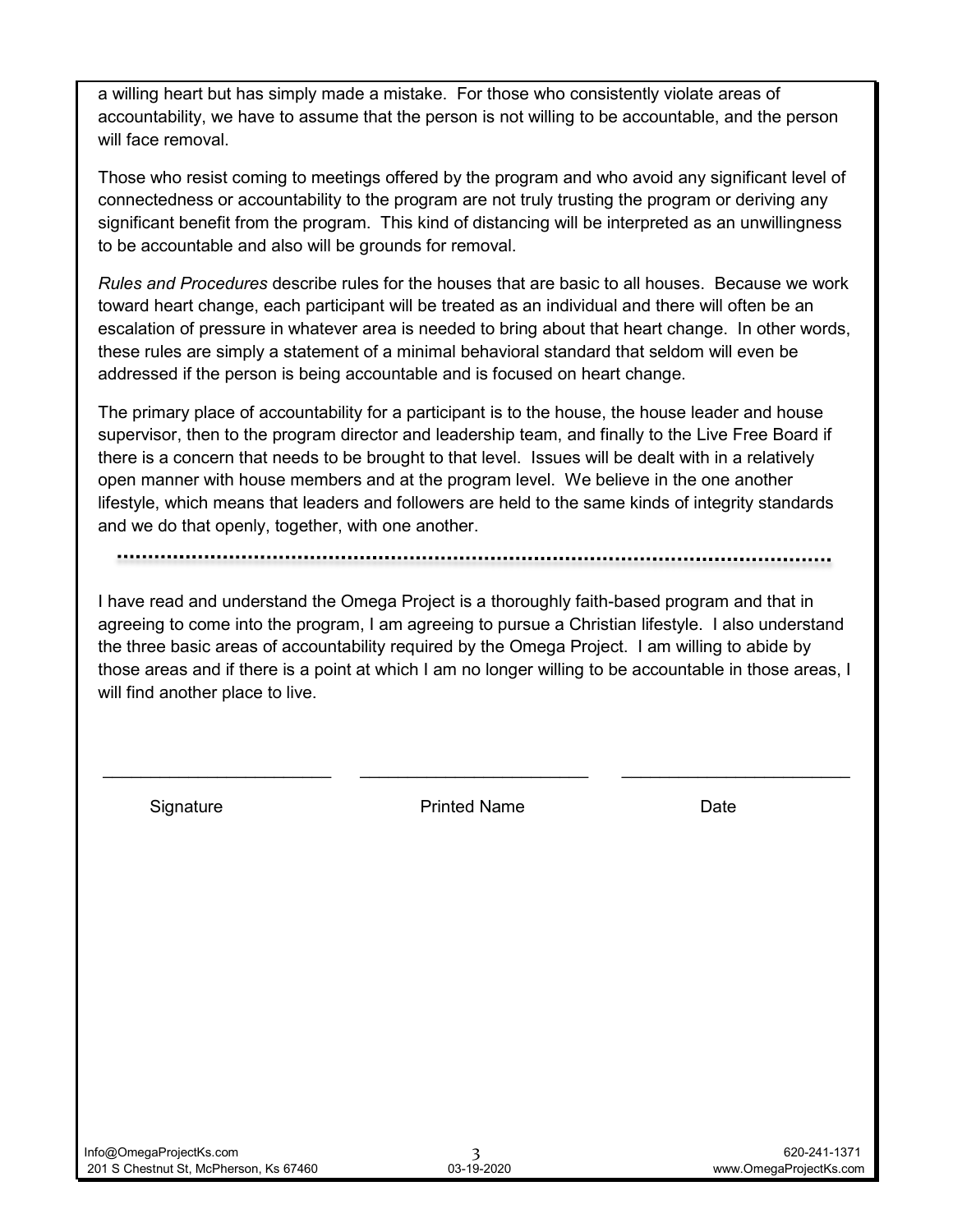201 S. Chestnut McPherson, KS 67460



620-241-1371

Info@OmegaProjectKs.com www.OmegaProjectKs.com

# RULES AND PROCEDURES

It is our belief that heart transformation is the key to victory over temptation. One of the keys to heart transformation is learning to walk in the basics of respect and decency toward others. The rules found on this first page cover the more extreme behaviors, and breaking any of these rules will cause the participant to be subject to immediate removal. To maintain residency when subject to removal, the person must develop a remedial plan that is approved by the program director, house overseers, and the house leaders. **It is very important that you read and understand these rules**. If you have any questions, be sure to ask them. On the following pages, you will find additional House Rules. Though the penalty for the additional rules is not immediate dismissal, they are still very important in learning to respect others and in heart transformation.

#### *Rules that carry a penalty of immediate discharge*

- 1. To be under the influence of alcohol, illegal drugs, and /or pharmaceutical medication not otherwise prescribed for you by a physician.
- 2. Possession of alcohol, illegal drugs, and /or pharmaceutical medication not otherwise prescribed for you by a physician or taking of prescribed medicine in a manner beyond what is prescribed or refusing to be monitored on the taking of medication.
- 3. Possession of any kind of weapon including guns or knives (without specific approval).
- 4. Threats of any kind: verbal or physical, acts of violence, fighting and destruction of other participants' property, or being in another person's private areas.
- 5. Destruction or altering the physical premises and structure as well as the facilities and furniture.
- 6. Failure to submit to a UA or breath test whenever it is requested of you.
- 7. Being unaccountable for time or for discrepancies during times of curfews.
- 8. Lying (which includes deliberate omission of information).
- 9. Stealing or any activities deemed criminal in nature.
- 10. Failure to comply with staff directions or to follow through on consequences from more minor infractions (explained in Additional Rules and Procedures section).

| Info@OmegaProjectKs.com                |            | 620-241-1371           |
|----------------------------------------|------------|------------------------|
| 201 S Chestnut St. McPherson. Ks 67460 | 03-19-2020 | www.OmegaProjectKs.com |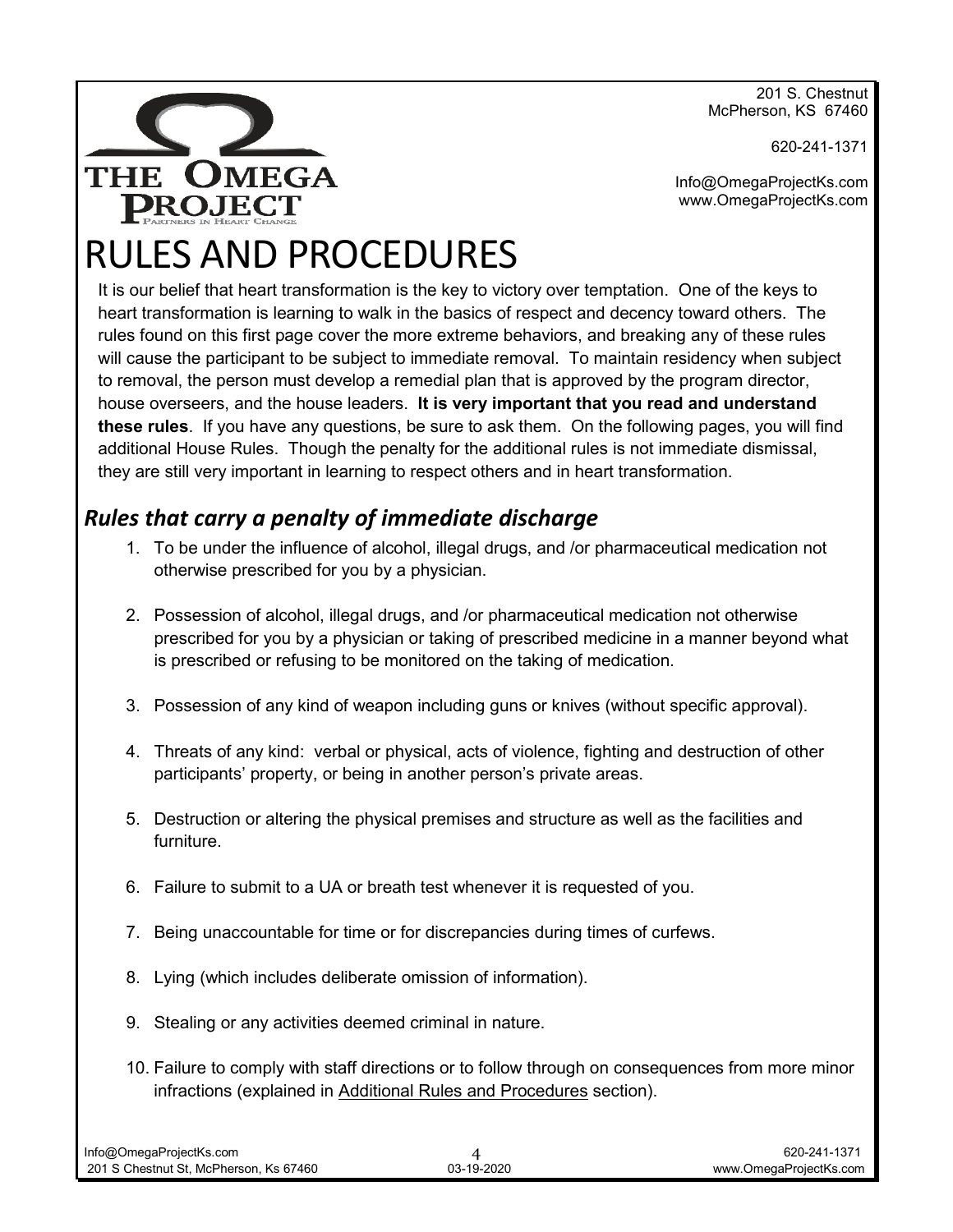- 11. Any possession or use of pornography.
- 12. Failure to budget all funds and to follow through with financial obligations as determined by the budgeting process.

#### *Residence Subject to Removal*

Participants subject to removal will immediately go under house arrest until the Leadership Team is able to meet. At that time the Leadership Team will act as a board of appeal and the participant in question may discuss the infraction and consequences with them. If allowed to stay, the participant must meet all conditions set down by the Leadership Team.

#### *Discipline Procedures*

The following rules are basic house rules and either require more of a judgment on the part of a supervisor or are not considered as severe in nature as the immediate removal list. In addition to this list, individual houses can have specific rules in areas like cleaning, food use, etc. that also apply. Breaking of any rules from the list on the first page will skip to step three of the following procedures list. All other infractions will go through a three-step process unless the violation is deemed to be severe and/or defiant:

 $1<sup>st</sup>$  infraction – A verbal warning will be given. A verbal warning means that the participant will be informed of his inappropriate behavior and will be asked to make improvements.

 $2<sup>nd</sup>$  infraction - A written warning describing the infraction and a corrective action plan. A second warning is a serious violation and will require the participant to be penalized. Documentation of the infraction will be placed in the participant's file.

 $3<sup>rd</sup>$  infraction – Subject to immediate removal. The participant must communicate with the program director or house supervisor and petition the leadership team for the opportunity to remain as a participant.

#### *Additional Rules*

- 1. Argumentative or rebellious behavior, especially toward the house leadership will not be tolerated.
- 2. There will be no smoking inside the house or ministry vehicles. Smoking is permissible outside the house. Any violation of this rule may result in a \$50 fine or 8 hours of community service to be completed within a 2-week period of the infraction.
- 3. Pets are not allowed.
- 4. Visitors are not allowed in private areas of the house (private meaning the bedroom areas) unless permission has been granted by the house supervisor or the program director.
- 5. Participants are required to maintain employment as a condition of staying at the house. Participants that are temporarily unemployed will be assigned study hours or volunteer work

| Info@OmegaProjectKs.com                |            | 620-241-1371           |
|----------------------------------------|------------|------------------------|
| 201 S Chestnut St. McPherson. Ks 67460 | 03-19-2020 | www.OmegaProjectKs.com |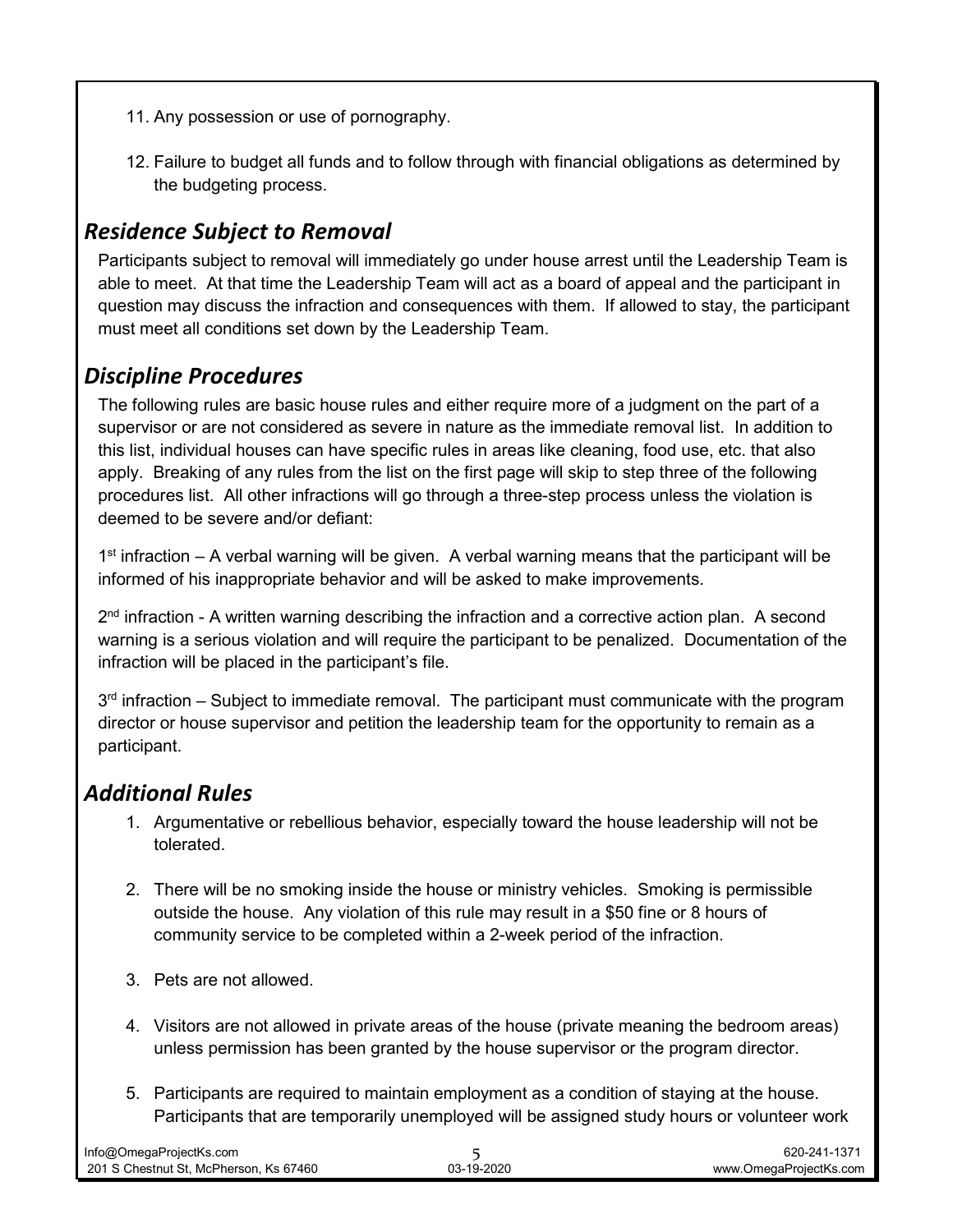hours. These hours will be the equivalent of a 20 hours week and are a condition of remaining in the house.

- 6. Weekly inspections will be conducted of all rooms. A clean room is defined as having the bed made, all things picked up off the floor, and no buildup of trash or dirt in the room.
- 7. All participants will be required to complete house duties on a rotating basis. Duties will include cleaning of public areas (kitchen, bathrooms, living room, the yard, etc.). Such duties will be covered at house meetings and assigned by the House Leader or House Supervisor. There will also be community service hours required, typically done on a rotating basis with your house.
- 8. Curfew is 10:00 pm Sunday through Thursday and 12:00 am Friday and Saturday nights. Participants should not leave the premises before 6:00 am without prior approval. Nights away from the house and extensions of curfew should be pre-approved with an overseer. Those on probation have a curfew of one hour earlier than these listed times.
- 9. Overnight passes will be limited, taking into consideration what is safe for the participant and what might pull the participant away from maintaining focus on what is needed for recovery. Passes will be granted at the discretion of the program director or house supervisor and are not a "right" of the participant regardless of marital status. Because of the Christian standards of the program, no male/female overnight stays will be granted unless the two are married.
- 10. All house members will be expected to stay connected with program activities, no matter how long they have been a part of the program. Newer participants will be required to attend more recovery meetings and devotion times, depending on the stage of their recovery and spiritual maturity. Being tardy to or absent from any required activities without prior approval may result in community service hours or other disciplinary measures. Continued absence will be taken as a lack of interest in the program and will trigger discussion about removal.
- 11. Music, computer usage, videos and reading materials must be wholesome in nature.
- 12. Dating relationships will not be allowed in the first six months of a person's tenure in the program (strongly suggested time is 1 year). Whenever a person in the program desires to have a relationship with a person of the opposite sex, he will need to submit that relationship to the leadership for counseling and supervision. See Guidelines for Relationships for more details.
- 13. All prescription medication needs to be made know in advance and a handling plan in place before the person is accepted into the program. Any participant who fails to notify the leadership of all prescribed medication or fails to have a handling plan is subject to removal. This also includes any medication that is prescribed during residency.
- 14. Any suspicious mail may be examined and opened by a house leader and house supervisor.

| Info@OmegaProjectKs.com                |            | 620-241-1371           |
|----------------------------------------|------------|------------------------|
| 201 S Chestnut St. McPherson. Ks 67460 | 03-19-2020 | www.OmegaProjectKs.com |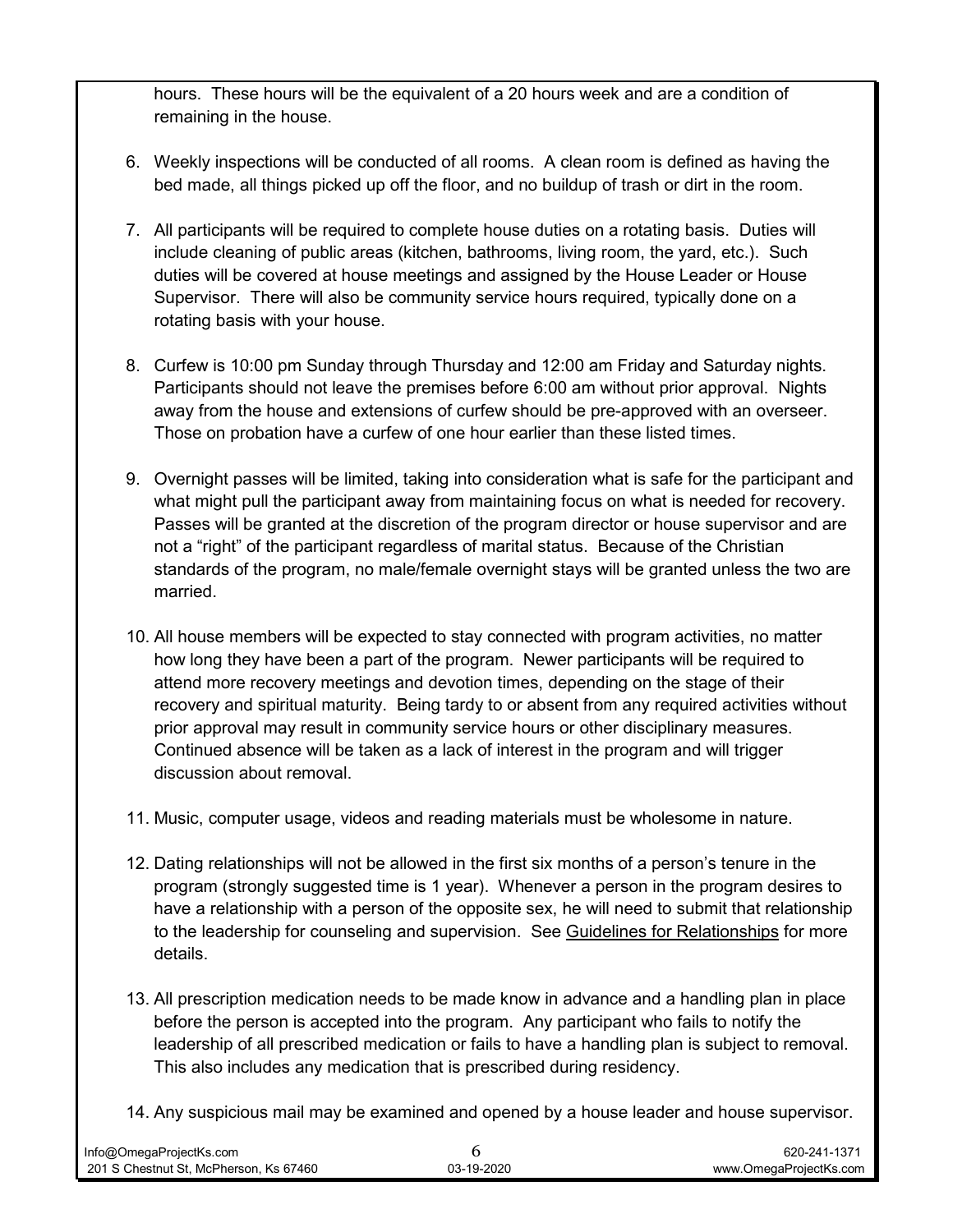#### *Penalties for Infractions*

The program director will have at his discretion, but not limited to, the authority to use any of the following as penalties for rules broken:

- a. community service
- b. additional chores
- c. additional study times
- d. stricter curfew restrictions
- e. restrictions of car or phone usage
- f. loss of cell phone, computer, gaming device, etc.
- g. fines
- h. relinquishing control of all monies
- i. other restrictions or penalties deemed reasonable and effective

#### *House Arrest*

House arrest is the most severe penalty that we will give a person and will typically only be given as a final effort to avoid removal. House arrest means that a person will not ever be away from the house without specific permission to be away for the exact place and time that the person is gone. Any permissible trip away from the house must be accompanied by another pre-approved person. Permission will generally be granted only for work, legal needs, program activities, and church. Any activity away from the house, even something like walking to the convenience store will be considered a violation of the house arrest and will result in removal. The person on house arrest is expected to develop an extreme sense of being accountable in all things as a step toward success in recovery. Additional rules for time spent in the house may apply as well as complying with all other rules listed.

#### *Probationary Period*

For the first thirty days and for thirty days after anyone has been at a level three infraction, he will be automatically on probation (probationary period may be extended beyond the thirty days at the discretion of the house supervisor or program director). Anyone who does not have an active and working growth plan is also on probationary status and will remain on this status until the plan is being followed. All persons on probation will have a one-hour earlier curfew time of an evening and will be expected to be accountable for all use of time. Unlike the house arrest, prior permission is not necessary for generally approved activities, but the person is responsible to find out if an activity is approved and only be in acceptable places and at acceptable times. For a person on probation, taking part in any unapproved activity or any non-accountability for time is grounds for removal. Those on probation may or may not be given the chance to appeal decisions of removal to the Leadership Team. A decision to remove a person on probation on the part of the program director or the leadership team will be considered final.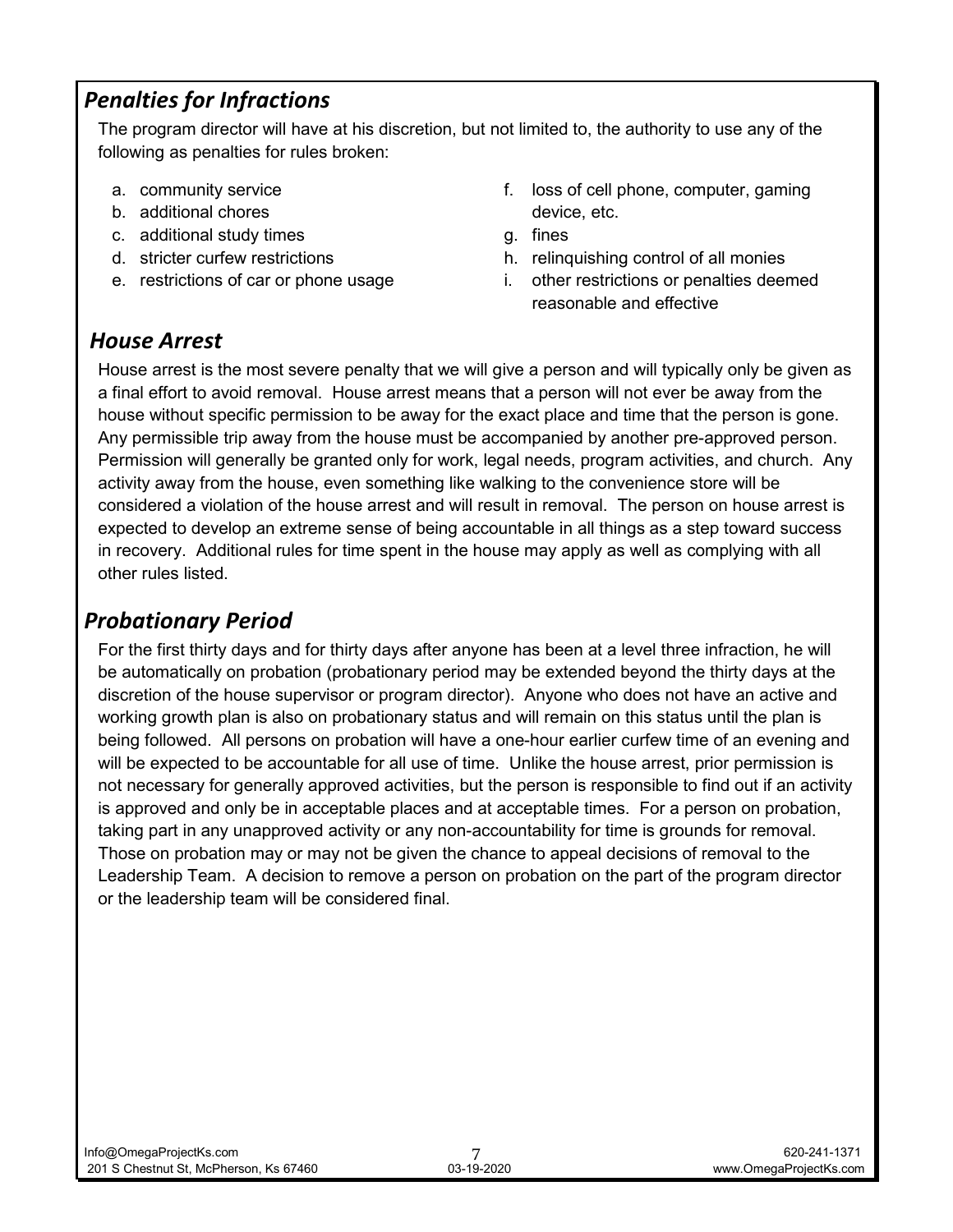#### *Upon Leaving or Removal:*

All possessions must be removed in a timely manner as agreed to with a house leader. If there is no clear communication, all possessions left for more than 48 hours beyond a removal date or a date of voluntary withdrawal will be left to the discretion of the program director. Possessions may be given to Save and Share, taken to the dump, or made available to others with need. Even with clear communication, possessions will typically only be kept for a maximum of a week after a person is no longer with the program. Should the participant leave still owing Live Free Ministries and having worked with Omega Work Force, LLC., we reserve the right to withhold final paycheck up to, but not more than the amount owed to Live Free Ministries.

# *Guidelines for Relationships*

Male/female relationships done wrong will cause very bad life outcomes, and will likely lead an addict back into a using lifestyle. We share outcomes. There is no set of outcomes as significant as choice of a spouse. Those who date too soon, will choose someone who is at their current level of sobriety or health. That is risky!

We need to learn how to do friendship! Direction from God should come before a relationship ever gets serious. You are not ready to be married until you are ready to be single for the rest of your life—value must come from God and from a circle of people, not from one person. When you are ok with you, you have a much better chance of having a healthy marriage.

Time frames are not absolute but are a guideline.

#### *Phase 1: Gaining Value*

#### **For those who come into the program married or with extended relationship**

(0-3 Months in Program)

Generally, no significant connecting in the first 3 months even for those who came into the program with a relationship. We must learn to receive value from a variety of sources. Any communication/connection would need prior approval from the program director.

**For those who come into the program without significant relationship commitment**: (0-6 Months in Program) There should be no pursuit of a relationship with the opposite sex. Any communication between sexes will be considered public and should be available for oversight.

#### **Phase 2: Friendship** (+6 Months in Program)

For those not connected before coming into the program, 6 months of sobriety is needed before any "friendship" time would be approved.

**Approval:** There needs to be a sit-down interview first! Generally, only supervised (group activities) or definitely public time will be approved unless or until a clear pattern of trust is established.

**Total Accountability:** Those wanting to spend time together will need to get approval for each activity from the program director with input from his/her house leader(s). Requests must be

| Info@OmegaProjectKs.com                |            | 620-241-1371           |
|----------------------------------------|------------|------------------------|
| 201 S Chestnut St. McPherson. Ks 67460 | 03-19-2020 | www.OmegaProiectKs.com |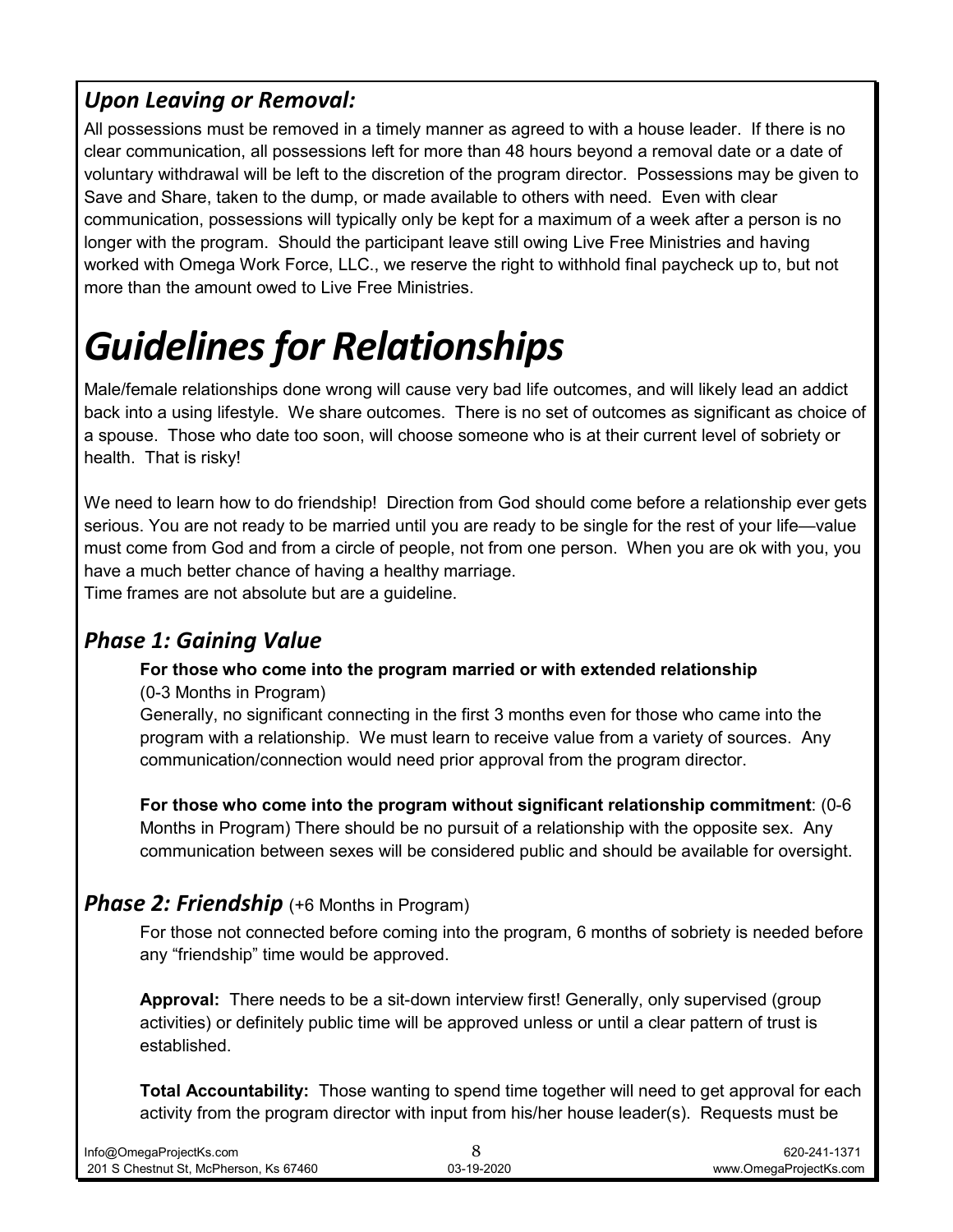approved ahead of time. A text should be sent to the house leader and the program director at the beginning point and at the end point of the connection time. Texts should be open for review. If you don't want it to be seen or if it doesn't fit the rules listed below, don't write it.

**Number of Visits:** Unless it is a married couple working toward being back in the same house, visits will be limited to two times a week. This includes phone calls if they last more than 15 minutes on a given night or texts if it becomes excessive throughout the night. Participants need to maintain the priority of relationships with a circle of people.

#### **Rules for Friendship Relationships**:

- 1. No physical contact.
- 2. No commitment language. (i.e. "I'm yours forever!")
- 3. No words or actions of jealousy, ownership, exclusivity.
- 4. No sexual language.

If any of the four limitations listed above is violated, there would be a temporary suspension of any time together. Repeated violations would mean an elimination of approved relationship time.

#### *Phase 3: Dating* (+12 months)

Those wanting to "date," in the more traditional sense, will need to fulfill 6 months of the "friendship" rules before coming to a place of making a more significant commitment to one another and thus moving to more freedom in relationship language and activity.

Those desiring to move into a dating relationship will need to visit with the program director to establish proper boundaries for a dating relationship. Dating relationships will only be allowed for those who are at a place where both the man and woman are healthy enough to pursue a serious relationship. The man and woman will also need to have a plan for financial independence, for handling children, and other practical issues. Both the man and the woman should be able to give a reasonable indication that they have sought out the direction of God and that they are ready to explore whether or not marriage is His will for their future.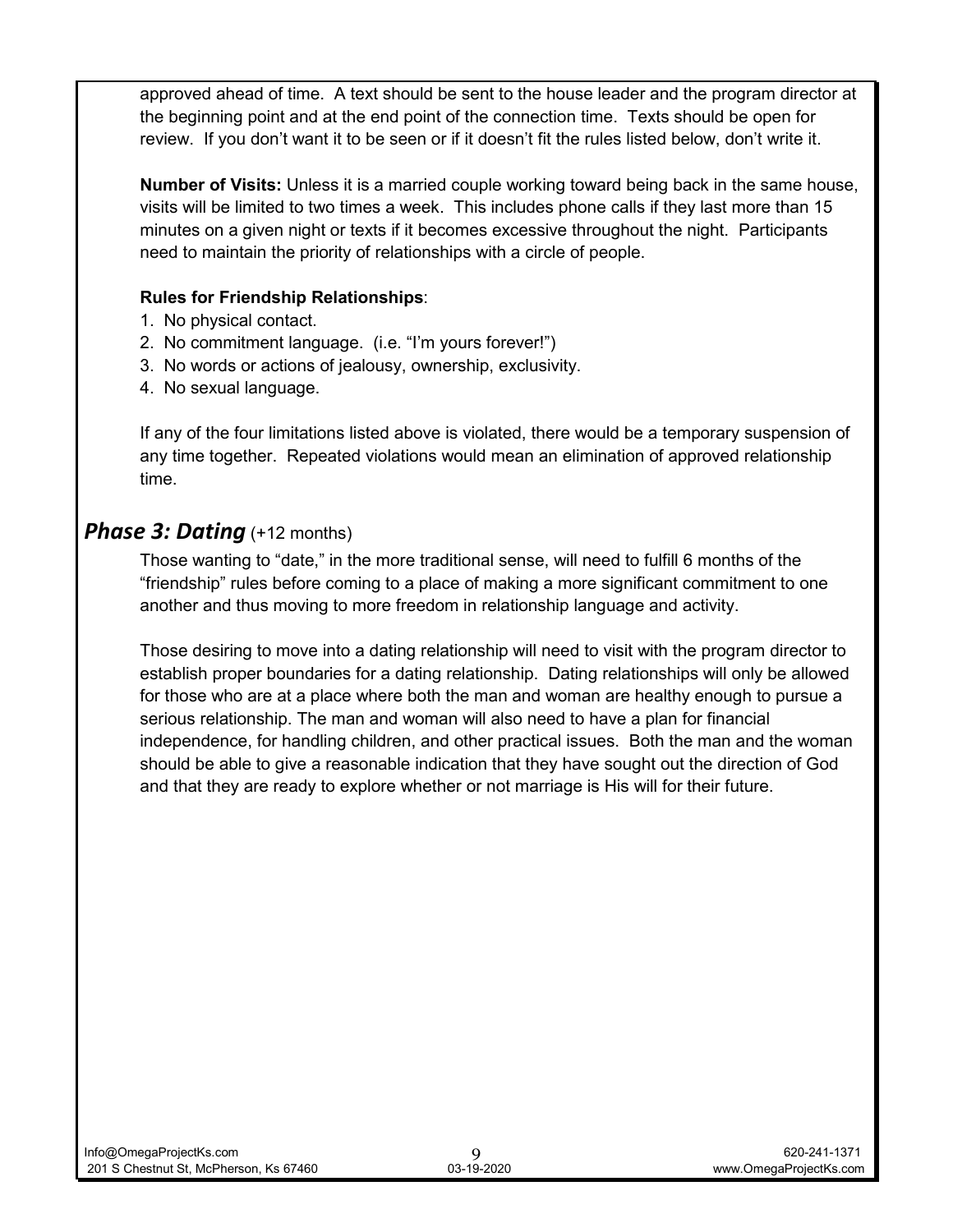# *Program Fee Policy*

All participants are required to get in touch with the Budget Manager upon arriving to the Omega Project. The following policy is based on the practice of be being financially accountable and maintaining consistent communication that is open and honest.

The total program fee which provides placement in The Omega Project is \$433.00 per month. Participants will meet with the budget manager on an individual basis to evaluate their financial situation and determine whether they will pay the full program fee or a reasonable level of reduced fee.

Participants who chose to have an evaluation will have 1 week from the signed request to provide documentation of all criminal or civil fines, child support, cost of medicines required by doctors to maintain health, vehicle payment(s) and insurance cost, any other outstanding loans or monies owed, and if employed, the name of employer, the payday schedule and rate of pay. The conditional program fee evaluation and subsequent agreement may include a program fee payment schedule, required regular budgeting, a weekly check-in with the Budget Manager, required weekly volunteer hours, and other various requirements that are determined to be fair and beneficial to the participant.

Should any participant fail to follow through with their agreement with the Omega Project the following consequences will occur:

- If you miss one program fee payment you will be given a written warning.
- If you miss a second program fee payment (does not have to be consecutive), you and your house leader will both be given a written warning.
- If you miss a third program payment (does not have to be consecutive), you will be removed from the program and required to leave within 72 hours.

If for any reason the participant is unable to fulfill their part of the agreement, they are responsible to contact the Budget Manager within 24 hours and inform him of the issue.

If the participant communicates the issue(s) within that 24-hour period, the Budget Manager retains the right to utilize discretion and make an emergency exception; however, if the Budget Manager is not contacted within 24 hours the consequences will occur as listed in this policy.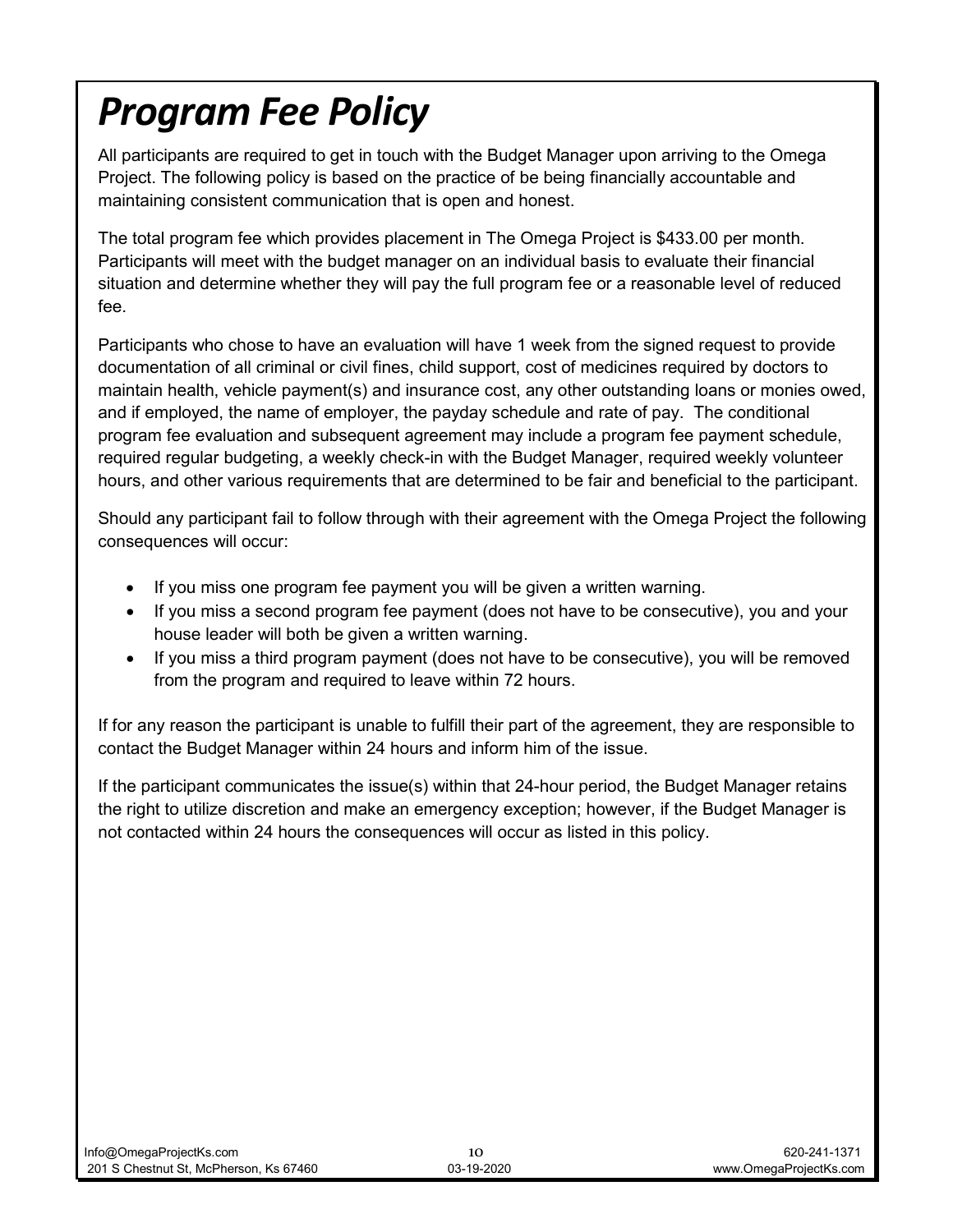|                                                                                                                                                                                                                                      |                  |     |    | 201 S. Chestnut                                   |
|--------------------------------------------------------------------------------------------------------------------------------------------------------------------------------------------------------------------------------------|------------------|-----|----|---------------------------------------------------|
|                                                                                                                                                                                                                                      |                  |     |    | McPherson, KS 67460                               |
|                                                                                                                                                                                                                                      |                  |     |    | 620-241-1371                                      |
| MEGA<br>. .                                                                                                                                                                                                                          |                  |     |    | Info@OmegaProjectKs.com<br>www.OmegaProjectKs.com |
| <b>APPLICATION FOR RESIDENCY</b>                                                                                                                                                                                                     |                  |     |    |                                                   |
|                                                                                                                                                                                                                                      |                  |     |    |                                                   |
|                                                                                                                                                                                                                                      |                  |     |    |                                                   |
|                                                                                                                                                                                                                                      |                  |     |    |                                                   |
| Social Security#: <u>Contract Contract Contract Contract Contract Contract Contract Contract Contract Contract Contract Contract Contract Contract Contract Contract Contract Contract Contract Contract Contract Contract Contr</u> |                  |     |    |                                                   |
| Date of Birth: ________________________________# of dependents(if applicable): _______________                                                                                                                                       |                  |     |    |                                                   |
|                                                                                                                                                                                                                                      |                  |     |    |                                                   |
|                                                                                                                                                                                                                                      |                  |     |    |                                                   |
|                                                                                                                                                                                                                                      |                  |     |    |                                                   |
| Are you currently in an outpatient treatment program? Yes No                                                                                                                                                                         |                  |     |    |                                                   |
|                                                                                                                                                                                                                                      |                  |     |    |                                                   |
|                                                                                                                                                                                                                                      |                  |     |    |                                                   |
| Do you plan to continue any sort of treatment (such as out-patient care) while residing at the Omega<br>House?<br>Yes<br>No                                                                                                          |                  |     |    |                                                   |
| If yes, please describe: and the state of the state of the state of the state of the state of the state of the state of the state of the state of the state of the state of the state of the state of the state of the state o       |                  |     |    |                                                   |
| Are you currently involved with the legal system in any way?                                                                                                                                                                         |                  | Yes | No |                                                   |
|                                                                                                                                                                                                                                      |                  |     |    |                                                   |
|                                                                                                                                                                                                                                      |                  |     |    |                                                   |
|                                                                                                                                                                                                                                      |                  |     |    |                                                   |
|                                                                                                                                                                                                                                      |                  |     |    |                                                   |
| Are you currently under parole or a suspended imposition of a sentence? Yes                                                                                                                                                          |                  |     |    | No                                                |
| Are you under legal obligation to report to any judicial jurisdiction your living arrangement?<br>Yes<br>No                                                                                                                          |                  |     |    |                                                   |
| When were you last seen by a medical doctor? ___________________________________                                                                                                                                                     |                  |     |    |                                                   |
| Info@OmegaProjectKs.com<br>201 S Chestnut St, McPherson, Ks 67460                                                                                                                                                                    | 11<br>03-19-2020 |     |    | 620-241-1371<br>www.OmegaProjectKs.com            |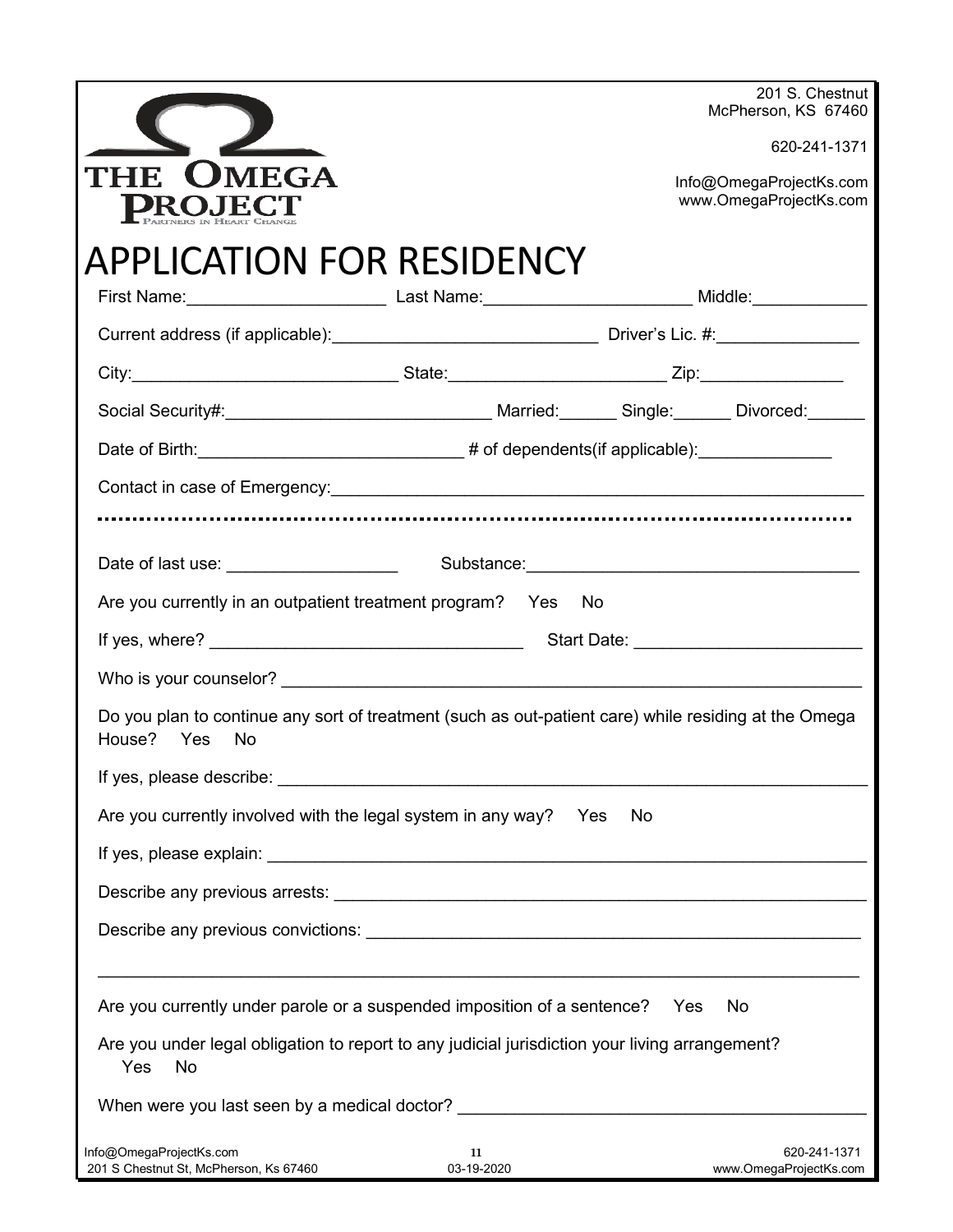| For what reason were you last seen by a medical doctor? _________________________                                                                                                                                              |
|--------------------------------------------------------------------------------------------------------------------------------------------------------------------------------------------------------------------------------|
| Any hospitalizations in the past 2 years? Yes<br>No                                                                                                                                                                            |
| Are you currently being treated for any medical condition?<br>Yes<br>No                                                                                                                                                        |
|                                                                                                                                                                                                                                |
| Are you currently taking any prescribed medication?<br>Yes<br>No                                                                                                                                                               |
|                                                                                                                                                                                                                                |
| If yes, please describe and indicate dosage: ___________________________________                                                                                                                                               |
| Have you ever attempted suicide/are you contemplating suicide? Yes<br>No                                                                                                                                                       |
| Are you currently seeing anyone for counseling, spiritual guidance, therapy, etc? Yes<br>No.                                                                                                                                   |
| Please list the jobs you have held over the last 2 years: _______________________                                                                                                                                              |
|                                                                                                                                                                                                                                |
| Are you currently employed? Yes<br>No                                                                                                                                                                                          |
|                                                                                                                                                                                                                                |
| Do you have any physical challenges which might interfere with either your employment or your ability<br>to perform basic household chores? Yes<br>No                                                                          |
|                                                                                                                                                                                                                                |
| Do you have current or possible future financial commitments or other issues that might cause<br>difficulties in paying the Program fee?<br>No<br>Yes                                                                          |
| If yes, please explain: The state of the state of the state of the state of the state of the state of the state of the state of the state of the state of the state of the state of the state of the state of the state of the |
| Do you presently carry health insurance? Yes<br>No                                                                                                                                                                             |
| Name of insurance company:                                                                                                                                                                                                     |
| Are you a veteran? Yes<br>If so, which branch of the military?<br>No                                                                                                                                                           |
| Are you currently in the reserves?<br>No<br>Inactive?<br>Yes<br>No<br>Yes                                                                                                                                                      |
| Are you subject to call up?<br>No<br>Yes                                                                                                                                                                                       |
| Describe any previous exposure to or participation in any other recovery program(s)                                                                                                                                            |
|                                                                                                                                                                                                                                |
|                                                                                                                                                                                                                                |
|                                                                                                                                                                                                                                |
|                                                                                                                                                                                                                                |
| Info@OmegaProjectKs.com<br>620-241-1371<br>12<br>201 S Chestnut St, McPherson, Ks 67460<br>03-19-2020<br>www.OmegaProjectKs.com                                                                                                |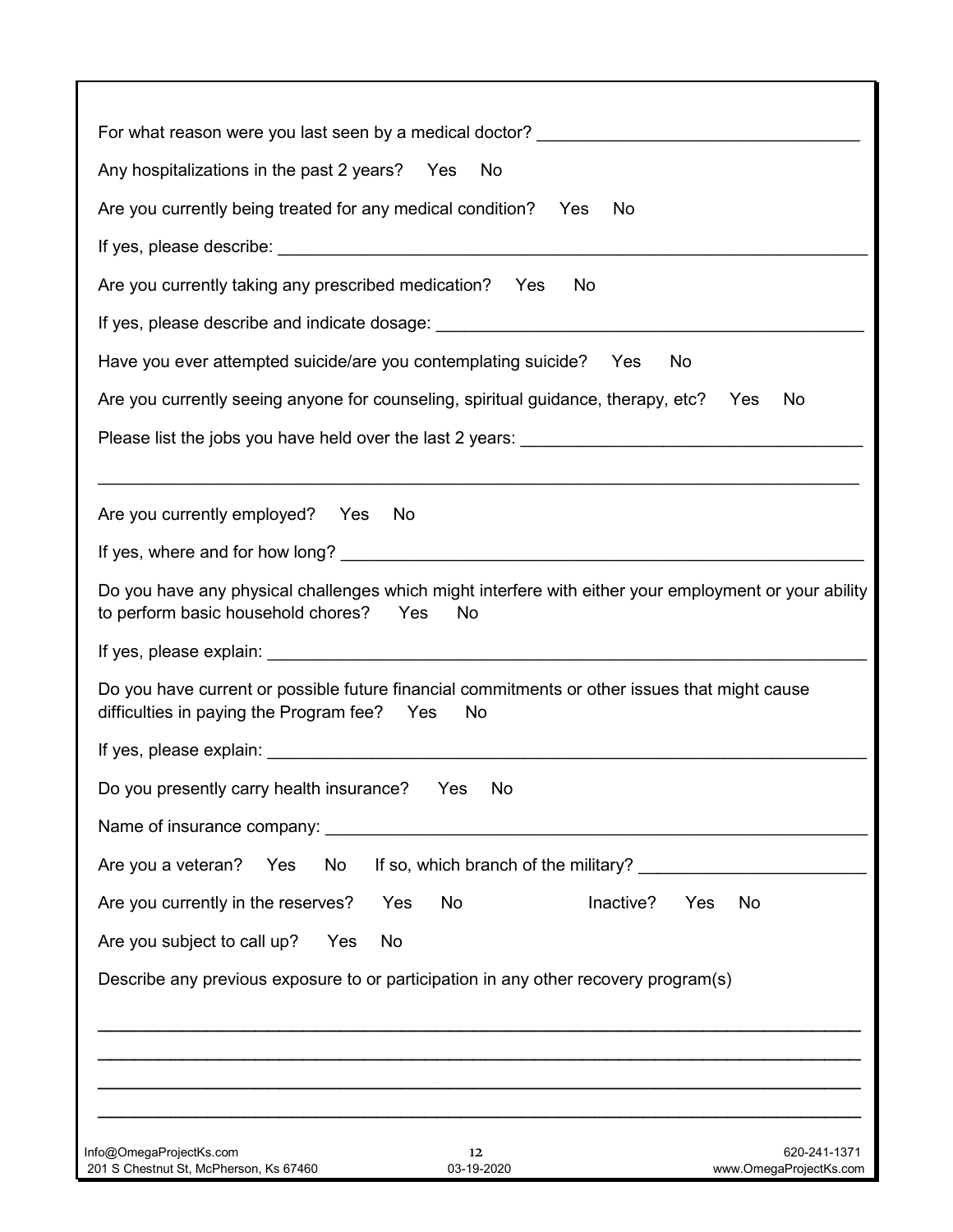# Applicant's Commitment

By signing below, I am indicating that:

I have read through all of the philosophy and the rules and agree to comply in all respects.

I have answered all of the above questions truthfully and to the best of my ability.

 I certify that I have fully disclosed any crimes of violence or attempt to commit or a conspiracy to commit these crimes in this application.

I also give my permission to the Omega Project personnel to do a criminal records check.

#### **In addition, I have read the application form and understand and agree that:**

The nature of The Omega Project requires expulsion without notice or refund of any participant who violates rules with a penalty of immediate removal or who has knowingly lied on this application.

In accepting these terms, I, the applicant exclude myself from the normal due process afforded by local landlord tenant laws. I accept that once I have voluntarily left the house or have been removed due to rule violations, I have 48 hours to remove all belonging before my possessions are surrendered to the discretion of the Omega Project personnel. I also give full permission to the Omega Project to monitor any behaviors including the taking of prescribed medicine as a condition of my remaining as a participant of the house.

I realize that the Omega Project reserves the right to deny admission to any potential participant who poses any significant threat to the overall safety and viability of the house or who does not appear to be willing to do what is needed to get heart change. The Omega Project will not generally admit as a participant nor allow to remain as a participant, any person who is registered on any Sex Offender Registry or who is required to be registered on a Sex offender Registry.

| Signature                                                                    | <b>Printed Name</b>                                               | Date                   |  |
|------------------------------------------------------------------------------|-------------------------------------------------------------------|------------------------|--|
| Return this form to: The Omega Project, 201 S. Chestnut, McPherson, KS 67460 |                                                                   |                        |  |
| <b>Office Use Only</b>                                                       |                                                                   |                        |  |
| Date received:                                                               | Received by:                                                      |                        |  |
| Date processed:                                                              | Processed by:                                                     |                        |  |
| Interview date/time:                                                         | Confirmed:                                                        |                        |  |
|                                                                              | The Omega Project reserves the right to update rules at any time. |                        |  |
| Info@OmegaProjectKs.com                                                      | 13                                                                | 620-241-1371           |  |
| 201 S Chestnut St, McPherson, Ks 67460                                       | 03-19-2020                                                        | www.OmegaProjectKs.com |  |
|                                                                              |                                                                   |                        |  |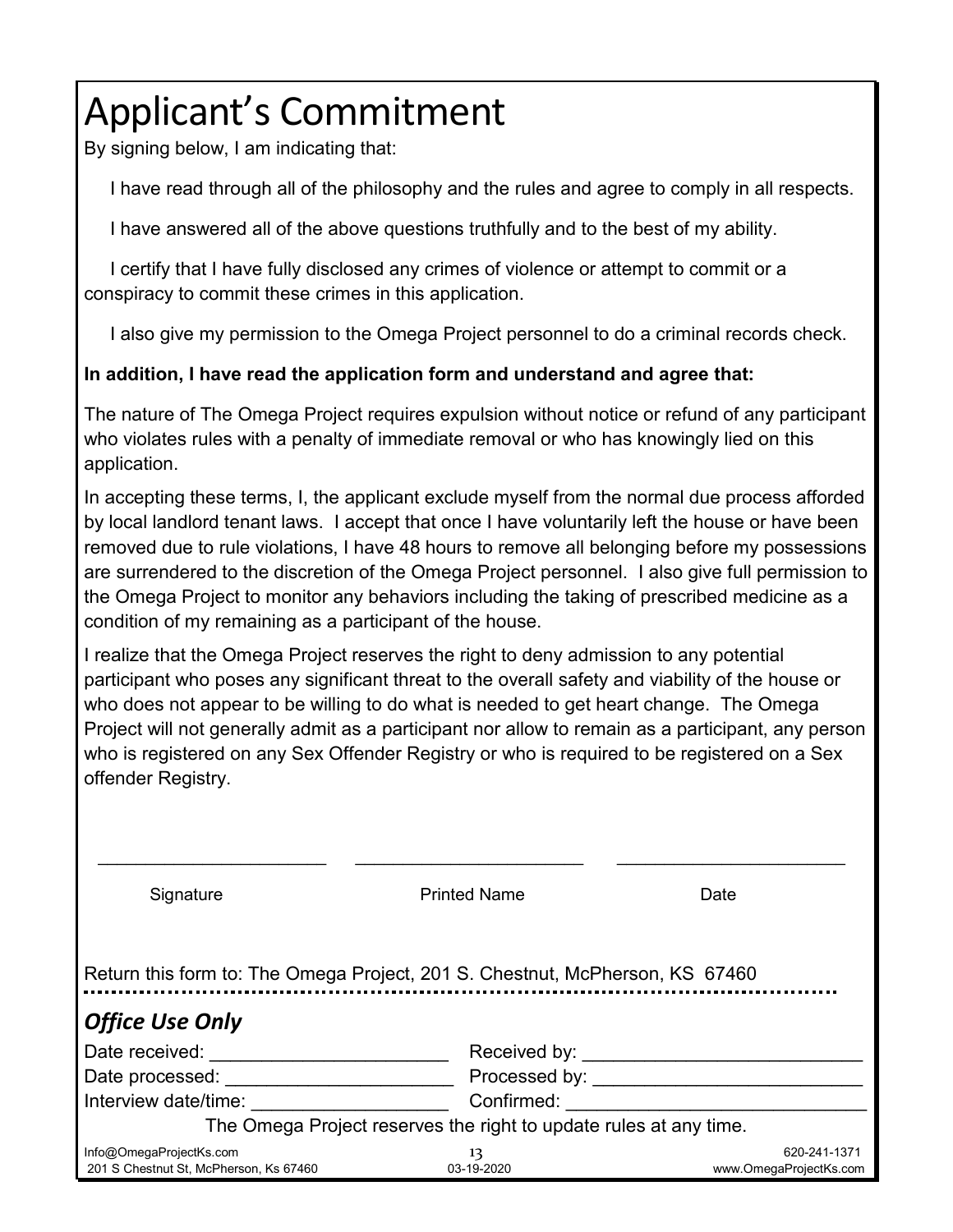201 S. Chestnut McPherson, KS 67460

620-241-1371

Info@OmegaProjectKs.com www.OmegaProjectKs.com

# The Omega Project Agreement

OMEGA

**PROJECT** 

**THE** 

Recognizing that the national rates for recovery from any kind of addictive or life controlling issues are very minimal, I must have a plan to keep me from becoming a negative statistic. I also recognize that one of the keys to changing negative behavior is developing trust in healthy people and learning to be completely accountable for all my actions. My choices in relationship must provide me with a safe and encouraging environment made up of positive supportive family, friends, mentors, and stable employment.

Acknowledging that I desire to successfully overcome areas of struggle, and recognizing that success can only truly be achieved with the encouragement of and accountability to prominent individuals in my life, I request that Omega Project personnel communicate with prominent individuals in my life.

I also request and authorize Omega Project personnel to communicate with me after I am no longer a part of the Omega Project via phone, mail, personal visits, and email. I will supply the Omega Project with the necessary information for them to communicate with me in these various manners. Also, I will notify the Omega Project of any changes to my personal contact information as they may take place.

I further authorize the Omega Project to communicate with my family members, pastor, mentor, employer, parole officer, doctors, medical personnel, counselors, financial institutions, and anyone else of significant influence and/or authority in my life. I authorize my family member, pastor, mentor, employer, doctor, medical personnel, counselor, financial institution, and parole officer to communicate with the Omega Project through confidential evaluations and communications for the duration of the time that I am staying in one of the houses of the Omega Project.

I give the program permission to examine and open all mail sent to the office and for mail sent to the house to be examined by the house leader and house supervisor.

By choosing to participate in the Omega Project, I hereto pledge to strive to live by the principles that are consistent with those taught by the Omega Project.

| Signed this day, ____                                             |                  |                                        |
|-------------------------------------------------------------------|------------------|----------------------------------------|
| Printed name                                                      |                  |                                        |
| Signature                                                         |                  |                                        |
| <b>Printed Name of Witness</b>                                    |                  |                                        |
|                                                                   |                  | 201 S. Chestnut                        |
| Info@OmegaProjectKs.com<br>201 S Chestnut St, McPherson, Ks 67460 | 14<br>03-19-2020 | 620-241-1371<br>www.OmegaProjectKs.com |